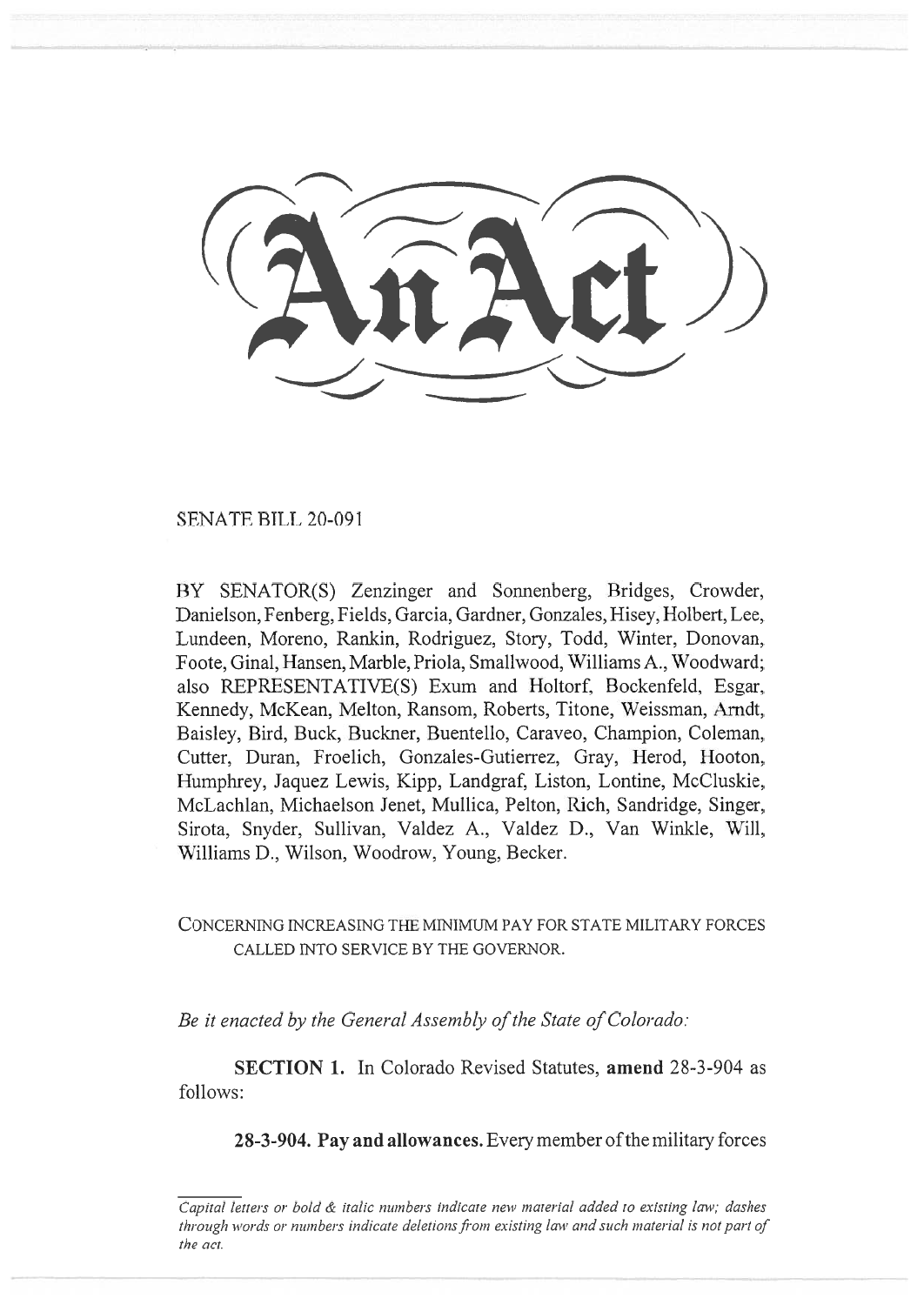not salaried as such shall MUST receive from the state, while engaged in any service ordered by the governor, pay and allowances at the rate paid or allowed by law to members of similar rank and length of service in the regular Army or regular Air Force of the United States, as the case may be, but no EACH such member shall receive less than twenty dollars per day MUST RECEIVE AT LEAST THE PAY AND ALLOWANCES PROVIDED TO AN ENLISTED PERSON IN THE MILITARY FORCES HOLDING THE RANK OF E-4 WITH OVER SIX YEARS OF SERVICE. Subject to available appropriations, after a member of the military forces has been engaged in service pursuant to this section for a period of more than thirty consecutive days, the member shall **be Is** eligible to enroll in any benefit plan created for employees of the state, including but not limited to state employee group benefits pursuant to part 6 of article 50 of title 24  $C.R.S.,$  and the public employees' retirement association created pursuant to article 51 of title  $24. \text{ C.R.S.}$ 

**SECTION 2. Act subject to petition - effective date.** This act takes effect at 12:01 a.m. on the day following the expiration of the ninety-day period after final adjournment of the general assembly (August 5, 2020, if adjournment sine die is on May 6, 2020); except that, if a referendum petition is filed pursuant to section 1(3) of article V of the state constitution against this act or an item, section, or part of this act within such period, then the act, item, section, or part will not take effect unless